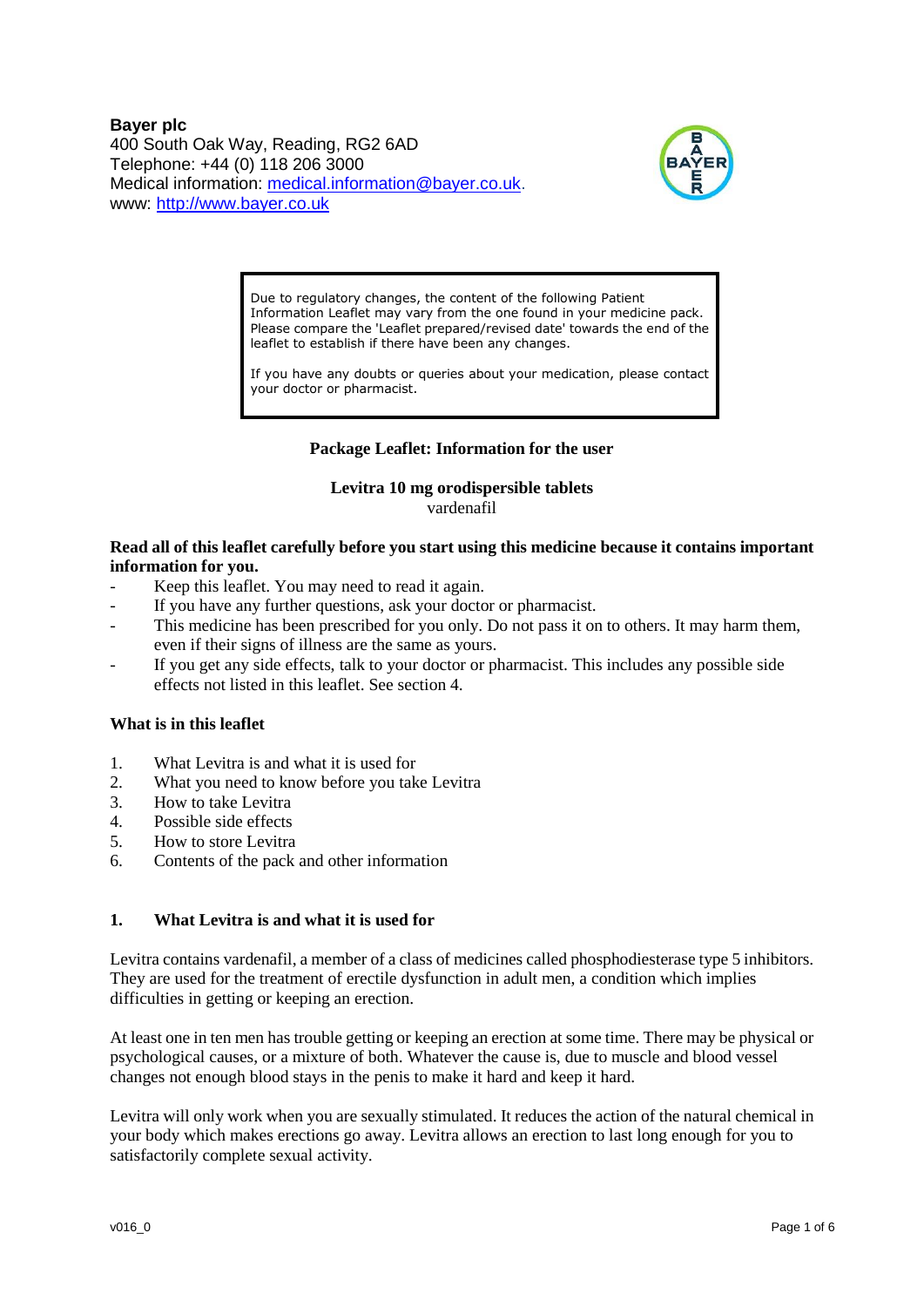# **2. What you need to know before you take Levitra**

# **Do not take Levitra**

- If you are allergic to vardenafil or any of the other ingredients of this medicine (listed in section 6). Signs of an allergic reaction include a rash, itching, swollen face or lips and shortness of breath.
- If you are taking medicines containing nitrates, such as glycerol trinitrate for angina, or nitric oxide donors**,** such as amyl nitrite. Taking these medicines with Levitra could seriously affect your blood pressure.
- If you are taking ritonavir or indinavir, medicines used to treat human immunodeficiency virus (HIV) infections.
- If you are over 75 years of age and are taking ketoconazole or itraconazole, anti-fungal medicines.
- If you have a severe heart or liver problem.
- If you are having kidney dialysis.
- If you have recently had a stroke or heart attack.
- If you have or have had low blood pressure.
- If your family has a history of degenerative eye diseases (such as *retinitis pigmentosa*).
- If you have ever had a condition involving loss of vision due to damage to the optic nerve from insufficient blood supply known as non-arteritic ischaemic optic neuropathy (NAION).
- If you are taking riociguat. This drug is used to treat pulmonary arterial hypertension (i.e. high blood pressure in the lungs) and chronic thromboembolic pulmonary hypertension (i.e. high blood pressure in the lungs secondary to blood clots). PDE5 inhibitors, such as Levitra have been shown to increase the hypotensive effects of this medicine. If you are taking riociguat or are unsure tell your doctor.

# **Warnings and precautions**

Talk to your doctor or pharmacist before taking Levitra.

# **Take special care with Levitra**

- If you have heart trouble. It may be risky for you to have sex.
- If you suffer from irregular heart beat (*cardiac arrhythmia*) or inherited heart diseases affecting your electrocardiogram.
- If you have a physical condition affecting the shape of the penis. This includes conditions called angulation, Peyronie's disease and cavernosal fibrosis.
- If you have an illness that can cause erections which won't go away (*priapism)*. These include sickle cell disease, multiple myeloma and leukaemia.
- If you have stomach ulcers (also called *gastric* or *peptic ulcers*).
- If you have a bleeding disorder (such as *haemophilia*).
- If you are using any other treatments for erection difficulties, including Levitra film-coated tablets (see section Other medicines and Levitra).
- If you experience sudden decrease or loss of vision, stop taking Levitra and contact your doctor immediately.

# **Children and adolescents**

Levitra is not intended for use by children or adolescents under 18.

# **Other medicines and Levitra**

Please tell your doctor or pharmacist if you are using, have recently used or might use any other medicines, including medicines obtained without a prescription.

Some medicines may cause problems, especially these:

- Nitrates, medicines for angina, or nitric oxide donors**,** such as amyl nitrite. Taking these medicines with Levitra could seriously affect your blood pressure.
- Medicine for the treatment of arrhythmias, such as quinidine, procainamide, amiodarone or sotalol.
- Ritonavir or indinavir, medicines for HIV.
- Ketoconazole or itraconazole, anti-fungal medicines.
- Erythromycin or clarithromycin, macrolide antibiotics.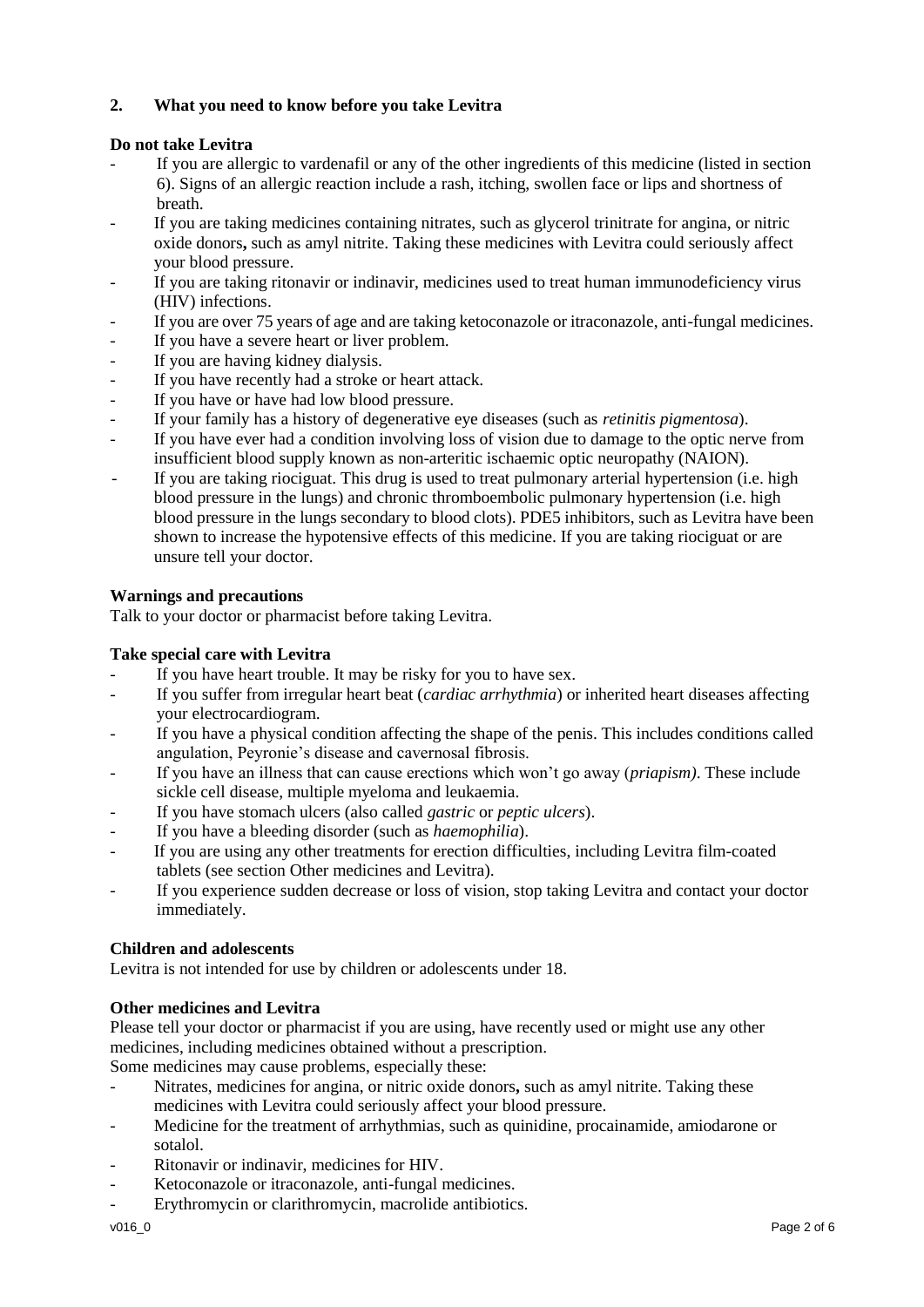- Alpha-blockers, a type of medicine used to treat high blood pressure and enlargement of the prostate (*as benign prostatic hyperplasia*).
- Riociguat.

Do not use Levitra orodispersible tablets combined with any other treatment for erectile dysfunction, including Levitra film-coated tablets.

## **Levitra with food, drink and alcohol**

- You can take Levitra orodispersible tablets with or without food but do not take this medicine with any liquid.
- Don't drink grapefruit juice when you use Levitra. It can interfere with the usual effect of the medicine.
- Alcoholic drink can make erection difficulties worse.

## **Pregnancy and breast-feeding**

Levitra is not for use by women.

## **Driving and using machines**

Levitra might make some people feel dizzy or affect their vision. If you feel dizzy, or if your vision is affected after taking Levitra don't drive or operate any tools or machines.

### **Levitra 10 mg orodispersible tablets contain Aspartame and Sorbitol.**

- Aspartame: This medicine contains 1.80 mg aspartame in each 10 mg orodispersible tablet. Aspartame is a source of phenylalanine. It may be harmful if you have phenylketonuria (PKU), a rare genetic disorder in which phenylalanine builds up because the body cannot remove it properly.
- Sorbitol: This medicine contains 7.96 mg sorbitol in each 10 mg orodispersible tablet.

## **3. How to take Levitra**

Always take this medicine exactly as your doctor has told you. Check with your doctor or pharmacist if you are not sure. The recommended dose is 10 mg.

Take a Levitra tablet about 25 to 60 minutes before sexual activity. With sexual stimulation you may achieve an erection anywhere from 25 minutes up to four to five hours after taking Levitra.

- Do not remove the orodispersible tablet from the blister until you are going to take it.. With dry hands press gently to release the tablet on your hand. Do not crush the tablet.
- Place the entire orodispersible tablet in the mouth, on the tongue, where it will dissolve in seconds, then swallow with saliva. The orodispersible tablet must be taken without any liquid.



**Do not take Levitra orodispersible tablets** with any other forms of Levitra.

**Do not take Levitra** more than once a day.

Tell your doctor if you think Levitra is too strong or too weak. He or she may suggest a switch to an alternative Levitra formulation with a different dose, depending on how well it works for you.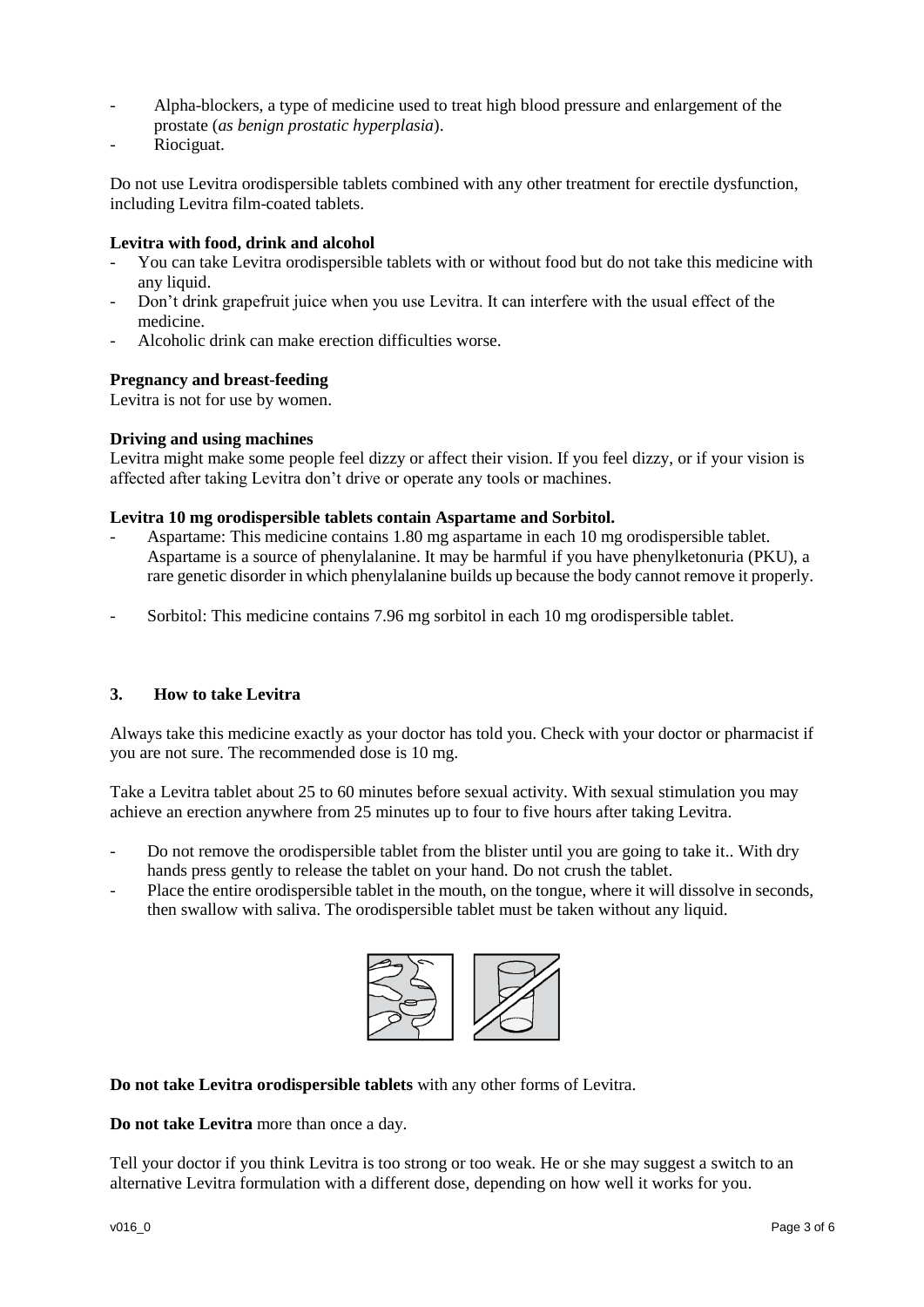# **If you take more Levitra than you should**

Men who take too much Levitra may experience more side effects or may get severe back pain. If you take more Levitra than you should, tell your doctor.

If you have any further questions on the use of this medicine, ask your doctor or pharmacist.

## **4. Possible side effects**

Like all medicines, this medicine can cause side effects, although not everybody gets them. Most of the effects are mild or moderate.

Partial, sudden, temporary or permanent decrease or loss of vision in one or both eyes has been experienced by patients. Stop taking Levitra and contact your doctor immediately. Sudden decrease or loss of hearing has been reported.

Cases of sudden death, fast or altered heart beat, heart attack, chest pain, and trouble in cerebral circulation (including temporarily decreased blood flow to parts of the brain and bleeding in the brain) have been reported in men taking vardenafil. Most of the men who experienced these side effects had heart problems before taking this medicine. It is not possible to determine whether these events were directly related to vardenafil.

The chance of having a side effect is described by the following categories:

#### **Very common:**

- may affect more than 1 in 10 users
- Headache

## **Common:**

may affect up to 1 in 10 users

- **Dizziness**
- Flushing
- Blocked or runny nose
- Indigestion

#### **Uncommon:**

may affect up to 1 in 100 users

- Swelling of skin and mucous tissue including swollen face, lips or throat
- Sleep disorder
- Numbness and impaired perception of touch
- Sleepiness
- Effects on vision, redness of the eye, effects on colour vision, eye pain and discomfort, light sensitivity
- Ringing in the ears, vertigo
- Fast heart beat or pounding heart
- Breathlessness
- Stuffy nose
- Acid reflux, gastritis, abdominal pain, diarrhoea, vomiting; feeling sick (*nausea*), dry mouth
- Raised levels of liver enzymes in your blood
- Rash, reddened skin
- Back or muscle pain, increase in blood of a muscle enzyme (*creatine phosphokinase*), muscle stiffness
- Prolonged erections
- Malaise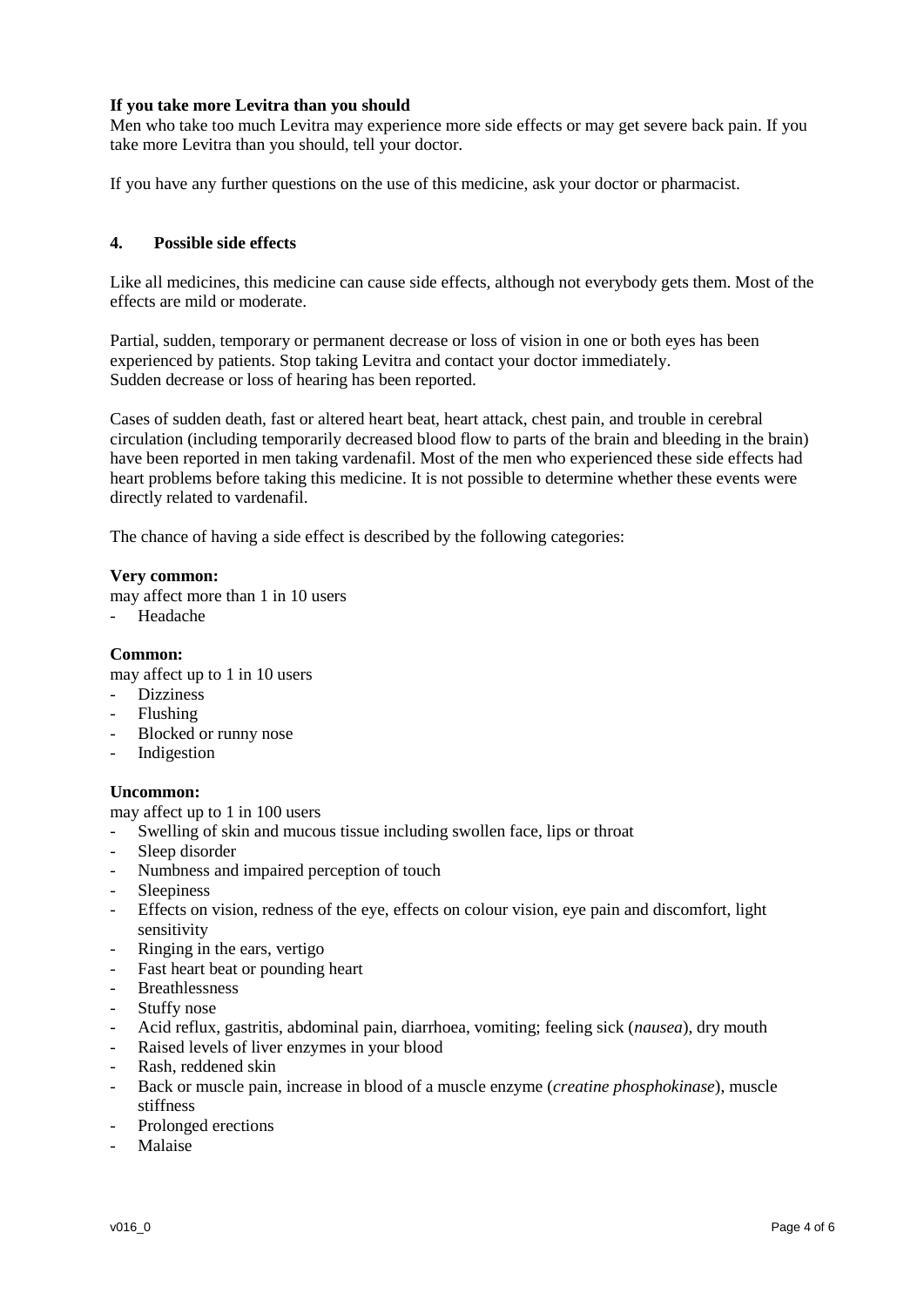# **Rare:**

may affect up to 1 in 1,000 users

- Inflammation of the eyes (*conjunctivitis*)
- Allergic reaction
- **Anxiety**
- Fainting
- Amnesia
- **Seizure**
- Increased pressure in the eye (*glaucoma*), lacrimation increased
- Effects on the heart (such as heart attack, altered heart beat or *angina*)
- High or low blood pressure
- Nose bleed
- Effect on results of blood tests to check liver function
- Sensitivity of the skin to sun light
- Painful erections
- Chest pain
- Temporarily decreased blood flow to parts of the brain

## **Very rare or not known:**

may affect less than 1 in 10,000 users or frequency cannot be estimated from the available data

- Blood in the urine (*Haematuria*)
- Penile bleeding (*Penile Haemorrhage*)
- Presence of blood in the semen (*Haematospermia*)
- Sudden death
- Bleeding in the brain

## **Reporting of side effects**

If you get any side effects, talk to your doctor. This includes any possible side effects not listed in this leaflet. You can also report side effects directly (see details below). By reporting side effects, you can help provide more information on the safety of this medicine.

## **United Kingdom**

Yellow Card Scheme

Website[: www.mhra.gov.uk/yellowcard](http://www.mhra.gov.uk/yellowcard) or search for MHRA Yellow Card in the Google Play or Apple App Store

**Ireland** HPRA Pharmacovigilance Website[: www.hpra.ie](http://www.hpra.ie/)

# **Malta**

ADR Reporting Website[: www.medicinesauthority.gov.mt/](http://www.medicinesauthority.gov.mt/)adrportal

# **5. How to store Levitra**

Keep this medicine out of the sight and reach of children.

Do not use this medicine after the expiry date which is stated on the carton after "EXP". The expiry date refers to the last day of that month.

Store in the original package in order to protect from humidity and light.